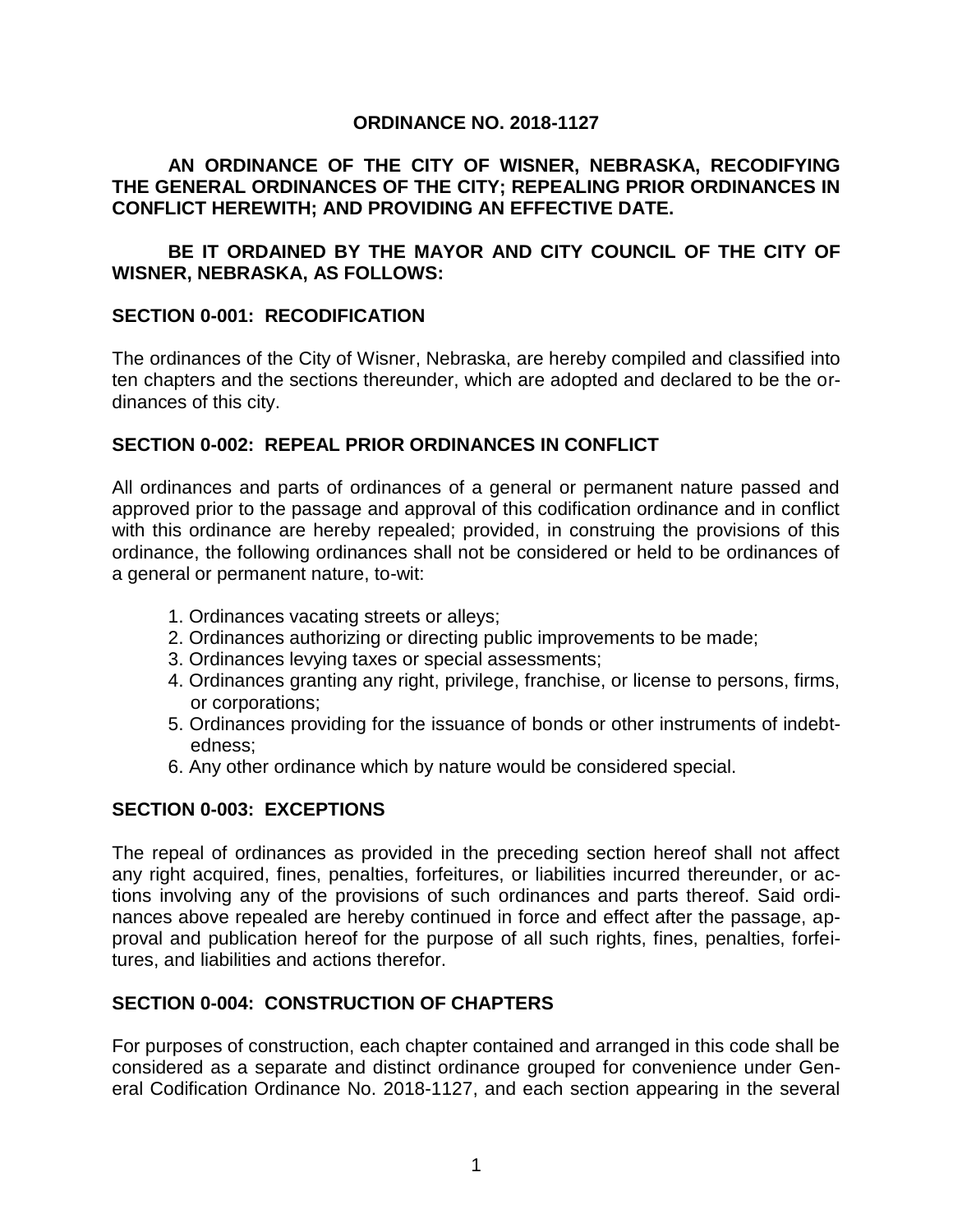chapters of this code shall be considered a separate and distinct unit of legislation germane to the chapter or article under which it is considered.

#### **SECTION 0-005: DEFINING CHAPTERS AND SECTIONS; ORDINANCE NUMBERING**

The chapters and sections as set forth herein shall be and hereby are declared to be the chapters and sections to designate said provisions, and all ordinances hereafter passed shall be numbered consecutively.

## **SECTION 0-006: GENERAL DEFINITIONS**

1. *Person*. Whenever used in this code, "person" shall include persons, artificial persons such as corporations, co-partnerships, associations, and all aggregate organizations of whatever character.

2. *Gender, number*. All words used herein implying the masculine gender may apply to and include the feminine or neuter gender, and all words importing the plural may be applied to and mean a single person, firm or thing, or vice versa; and all words importing the singular number may be applied to and mean plural number.

3. *Code, ordinance, article*. "Municipal code" shall mean General Codification No. 2018-1127. "Ordinance" and "article" are used synonymously, unless from the context the contrary clearly appears.

4. *City, municipal, municipality*. These terms, whenever used in this code, refer to the City of Wisner, Nebraska, a municipal corporation.

## **SECTION 0-007: VALIDITY**

Each chapter, section, and subdivision of a section of each ordinance is hereby declared to be independent of each other chapter, section, or subdivision of a section so far as inducement of the passage of this ordinance is concerned; and the invalidity of any chapter, section, or subdivision of a section of this ordinance shall not invalidate any other chapter, section, or subdivision of a section thereof.

## **SECTION 0-008: NONSUBSTANTIVE CHANGES**

Municipal Code Services, Inc., and the city clerk be and hereby are authorized to make nonsubstantive changes in this ordinance to correct the spelling of words, capitalize or uncapitalize words, and make other similar changes in accordance with accepted usage or for consistency with terminology used in other provisions of this code. Municipal Code Services, Inc., and the city clerk are further authorized to make other nonsubstantive changes necessary to incorporate ordinance material into this code while preserving the original meaning of the ordinance sections.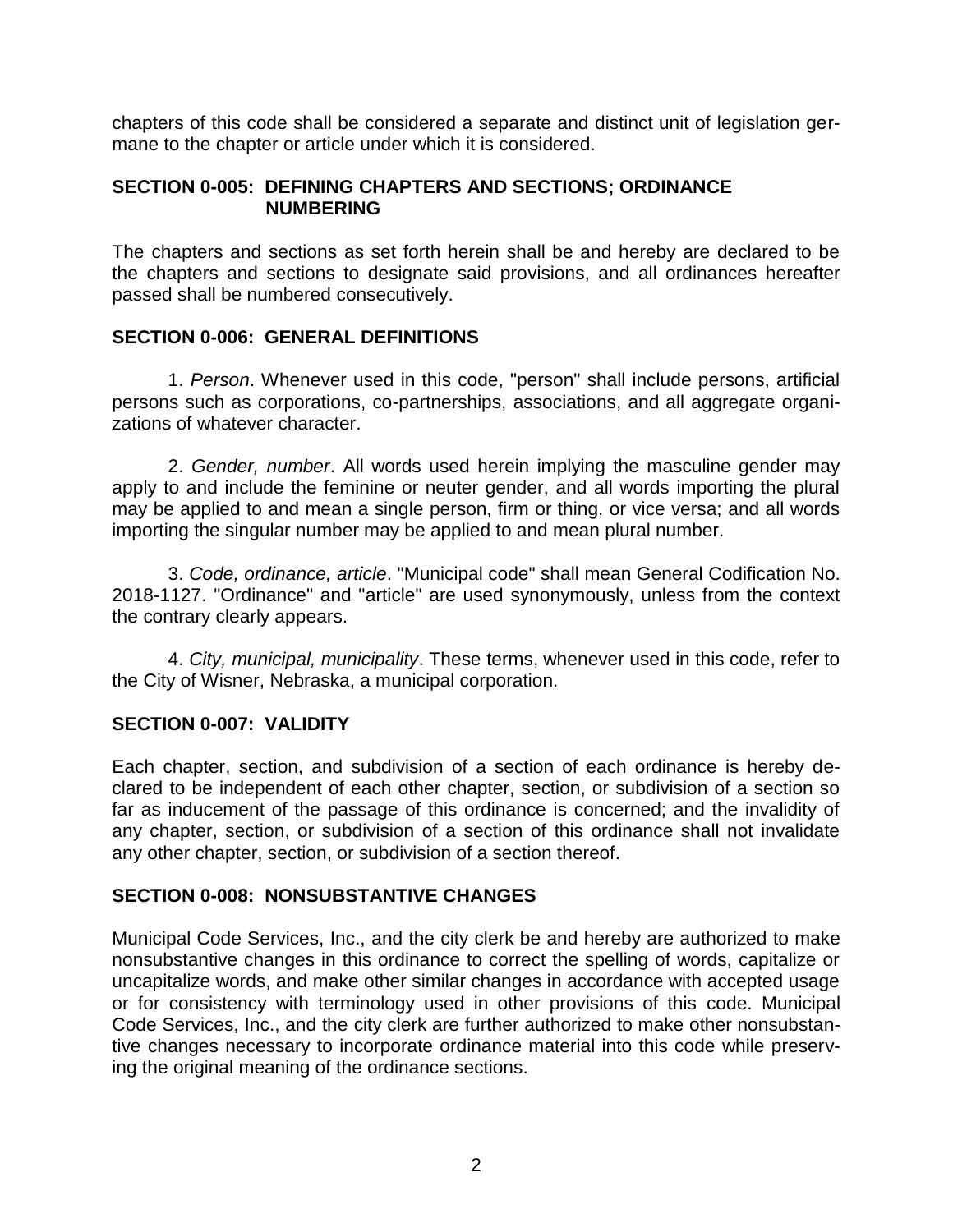## **SECTION 0-009: EMPOWERMENT OF OTHER LAW ENFORCEMENT PERSONNEL**

The terms "city police" or "city law enforcement" shall apply in all instances to all other law enforcement officials, including Cuming County sheriff and deputies and Nebraska State Patrol troopers. Whenever this codifying ordinance empowers the city police to take any action, such empowerment shall extend to and apply equally to the Cuming County sheriff or deputies or any Nebraska State Patrol troopers.

## **SECTION 0-010: DOLLAR AMOUNTS NOT REQUIRED TO BE INCORPORATED**

All compensation amounts for city officials and employees, fees and charges for providing municipal services to the customers of such services, occupation taxes, and minimum fines for violation of municipal ordinances may be established from time to time by ordinance or resolution as required or permitted by Nebraska law. Any such ordinance or resolution shall be on file with the city clerk and available for public inspection during normal office hours. Such ordinances containing compensation, fees, charges, taxes and fines shall be published as required by law but it shall not be required that they be incorporated as part of the general ordinances in book form.

# **SECTION 0-011: FINES, COSTS, COMMITMENTS**

In any case where any person, including a partnership or corporation, shall have been found guilty of the violation of any ordinance of the City of Wisner, such person shall pay the costs of prosecution and court costs and shall stand committed until the same shall have been paid in full.

## **SECTION 0-012: BLANKET PENALTY**

Any person, firm, or corporation, their agents or servants, who shall violate any of the provisions of the within municipal code of ordinances, chapters, sections, or subdivisions of sections included herein, unless specifically otherwise provided herein, shall be deemed guilty of a misdemeanor, and, upon conviction thereof, shall be fined in any sum not to exceed \$500.00.

## **SECTION 0-013: PUBLICATION AND DISTRIBUTION**

This code was printed in book form under the direction of the Mayor and City Council and shall be distributed as they may see fit.

# **SECTION 0-014: WHEN OPERATIVE**

This ordinance shall be in full force and take effect from and after its passage, approval and publication according to law.

Passed and approved this 2<sup>nd</sup> day of April, 2018.